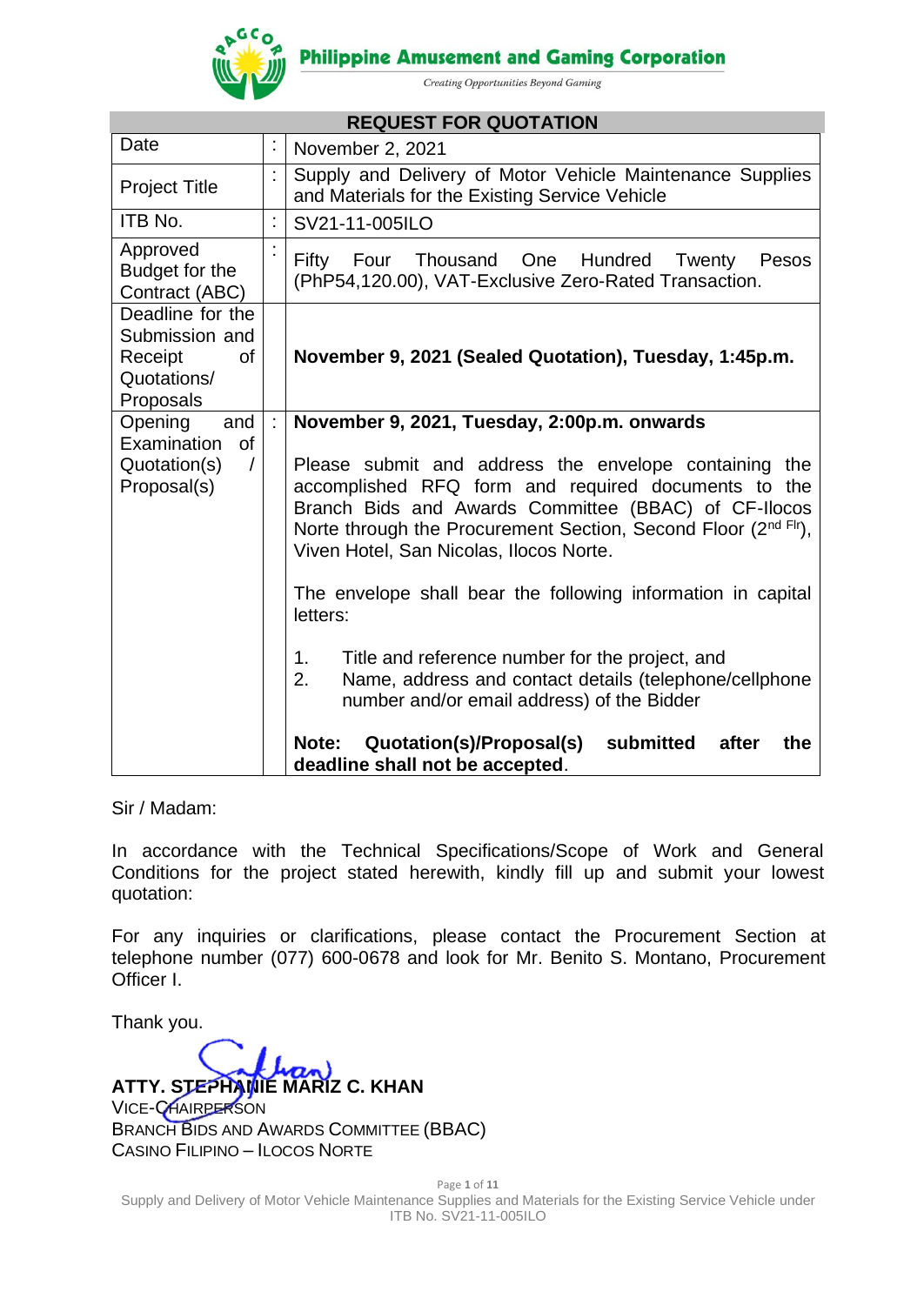Dear Ms. Khan:

In accordance with your request, following is our quotation for your requirement:

## **I. TECHNICAL SPECIFICATIONS/ SCOPE OF WORK AND GENERAL CONDITIONS OF THE PROJECT**

|              | <b>Description / Scope of Work</b>                                                                                                                                                                                                                                                                       | <b>Offered Technical</b><br><b>Proposal</b><br>Please fill up each<br>column with either:<br>"Comply" or "Not<br><b>Comply. Bidder should</b><br>likewise indicate the<br>"Brand", if any. |
|--------------|----------------------------------------------------------------------------------------------------------------------------------------------------------------------------------------------------------------------------------------------------------------------------------------------------------|--------------------------------------------------------------------------------------------------------------------------------------------------------------------------------------------|
|              | Supply and Delivery of Motor Vehicle Maintenance Supplies and Materials<br>for the Existing Service Vehicle                                                                                                                                                                                              |                                                                                                                                                                                            |
| $\mathbf{1}$ | Repair and Maintenance of Existing<br>Motor<br>Vehicle:<br>Plate No.: SHX-759<br>Brand: Toyota Super Grandia<br>Model: 2007 - 2.5L<br>Scope of Works for repair and maintenance:<br>3 pcs - Tensioner Bearing<br>4 pcs - Tire, 225/70 RIM 15<br>1 $pc - Air Cleaner$<br>3 pcs - Wiper Blade<br>$\bullet$ | <b>Statement of Compliance:</b><br><b>Brand Name:</b>                                                                                                                                      |
|              | 1 set – Floor Mat, Rubber, Front and Rear<br><b>Repair and services:</b><br>1 lot - Transmission<br>1 lot - Park Light<br>$\bullet$<br>1 lot - Brakes, Front and Rear                                                                                                                                    |                                                                                                                                                                                            |
| 2            | Repair and Maintenance of Existing<br>Motor<br>Vehicle:<br>Plate No.: SHL-709                                                                                                                                                                                                                            | <b>Statement of Compliance:</b>                                                                                                                                                            |
|              | Brand: Nissan Frontier III 4X2 Elite<br>Model: 2005<br>Scope of Works for repair and maintenance:<br>1 set – Brake Pad and Shoe                                                                                                                                                                          | <b>Brand Name:</b>                                                                                                                                                                         |
|              | 1 set - Master Clutch<br>$\bullet$<br>1 set - Secondary Clutch                                                                                                                                                                                                                                           |                                                                                                                                                                                            |

Page **2** of **11**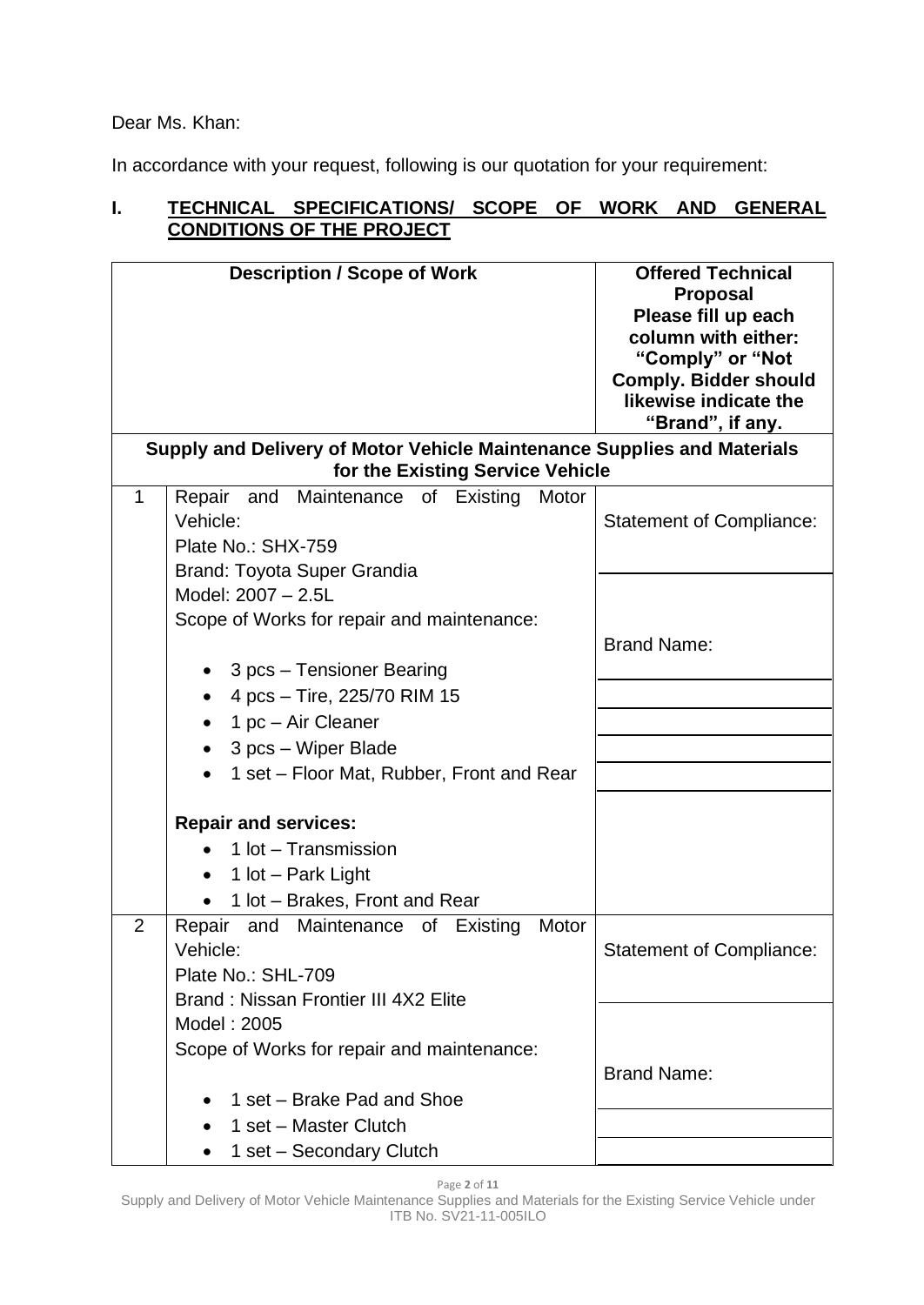| 1 pc - Air Cleaner<br>$\bullet$                              |  |
|--------------------------------------------------------------|--|
| 1 pc - Power Steering Hose                                   |  |
|                                                              |  |
| <b>Repair and services:</b>                                  |  |
| 1 lot - Horn and Headlight                                   |  |
| <b>TERMS OF REFERENCE AND CONDITIONS:</b>                    |  |
| 1. Inclusion of Testing and Commissioning of service         |  |
| vehicle.                                                     |  |
| SERVICE PROVIDER/SUPPLIER<br>2. The<br>must                  |  |
| indicate the warranty period for the job done which          |  |
| must not be lesser than the standard warranty                |  |
| period.                                                      |  |
| 3. The items/parts must be inclusive of labor and            |  |
| services, if any.                                            |  |
| 4. The SERVICE PROVIDER/SUPPLIER shall submit                |  |
| a separate price list per parts and labor/services,          |  |
| upon submission of the quotation, with template              |  |
| provided herein attached as "SAMPLE".                        |  |
| 5. The <b>SERVICE PROVIDER/SUPPLIER</b> must submit          |  |
| a billing statement (breakdown per parts, labor and          |  |
| services) of vehicle.                                        |  |
| 6. The <b>SERVICE PROVIDER/SUPPLIER</b> shall ensure         |  |
| the<br>vehicle's part to be replaced<br>that<br><b>is</b>    |  |
| branded/brand new, as to type, and in accordance             |  |
| with the standard specifications.                            |  |
| <b>SERVICE</b><br>7. The<br><b>PROVIDER/SUPPLIER</b><br>must |  |
| ensure to return all waste and material items/parts          |  |
| to PAGCOR upon turn-over and completion of the               |  |
| repair and maintenance.                                      |  |
| 8. The <b>SERVICE PROVIDER/SUPPLIER</b> shall be             |  |
| responsible to any damage incurred during the                |  |
| entire repairs.                                              |  |
| 9. Any incidental/accidental damages during a period         |  |
| of repairs shall be for the accounts of the <b>SERVICE</b>   |  |
| PROVIDER/SUPPLIER.                                           |  |
| 10. No incidental expenses within the period of              |  |
| contract, unless stipulated in the Annex "A" of the          |  |
| Purchase Order.                                              |  |
| 11. Payment shall be based on actual repairs and             |  |
| services rendered and shall not exceed the total             |  |
| contract price.                                              |  |
| 12. In case, if the item is no longer needed, it shall be    |  |

Page **3** of **11**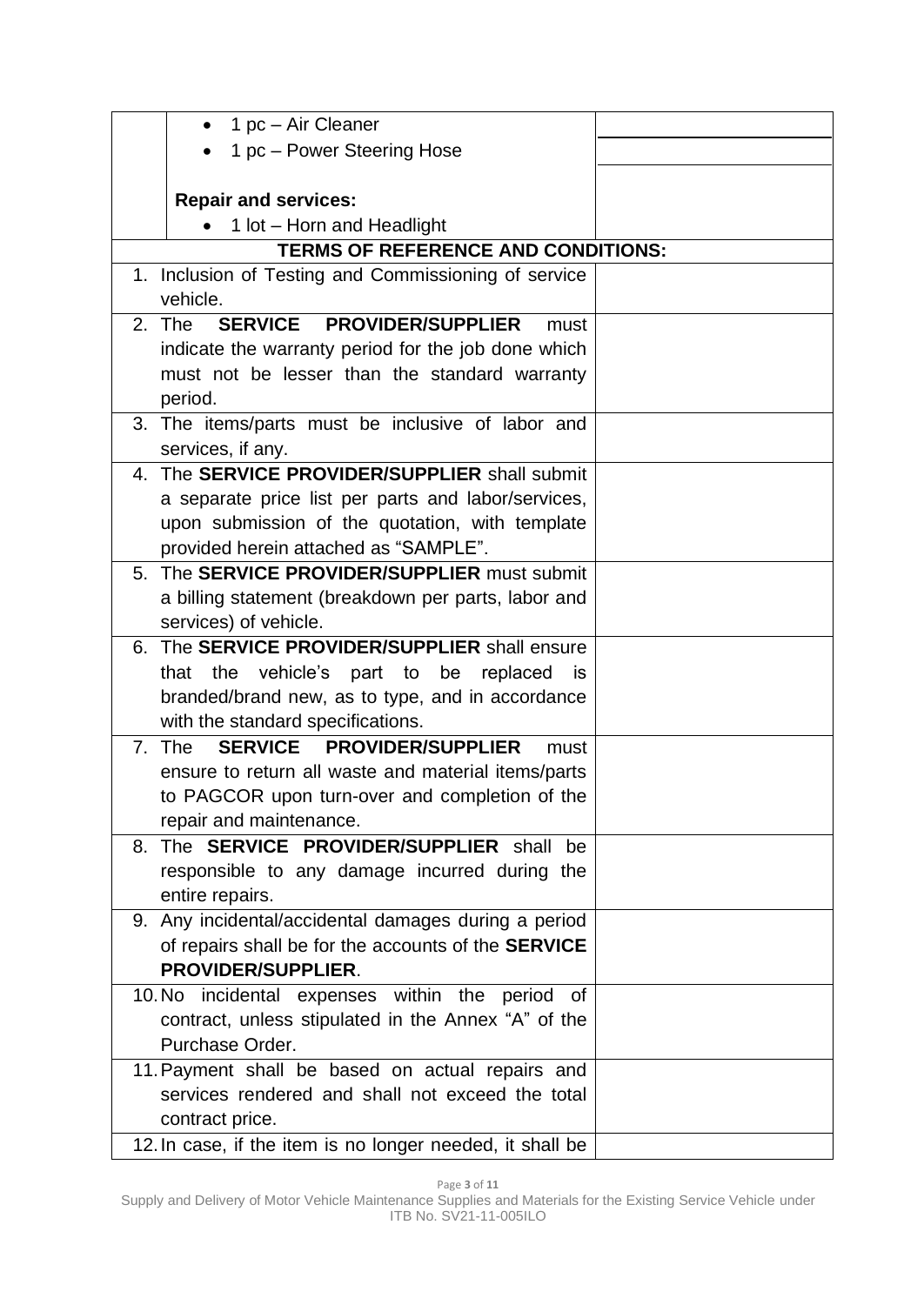|                                                       | automatically deducted from the total contract price.   |  |  |  |
|-------------------------------------------------------|---------------------------------------------------------|--|--|--|
| 13. Period of corrections shall be three (3) calendar |                                                         |  |  |  |
| days upon receipt of notice and no additional         |                                                         |  |  |  |
|                                                       | charges shall be made to PAGCOR.                        |  |  |  |
|                                                       | DELIVERY Within seven (7) calendar days upon            |  |  |  |
| <b>PERIOD</b>                                         | acceptance by the winning bidder of                     |  |  |  |
|                                                       | PAGCOR vehicle.                                         |  |  |  |
| <b>DELIVERY</b>                                       | Casino Filipino - Ilocos Norte, Second                  |  |  |  |
| <b>PLACE</b>                                          | Floor (2 <sup>nd Flr</sup> ), Viven Hotel, San Nicolas, |  |  |  |
|                                                       | <b>Ilocos Norte.</b>                                    |  |  |  |

## **II. FINANCIAL QUOTATION:**

| <b>Item</b><br>No.                | Quantity                                                         | <b>Description</b>                                                                                                                   | <b>Unit Cost</b> | <b>Total Cost</b><br>(VAT-Exclusive,<br><b>Zero-Rated</b><br><b>Transaction)</b> |  |  |
|-----------------------------------|------------------------------------------------------------------|--------------------------------------------------------------------------------------------------------------------------------------|------------------|----------------------------------------------------------------------------------|--|--|
|                                   | 1 LOT                                                            | Repair and Maintenance<br>of Existing Motor Vehicle:<br>Plate No.: SHX-759<br>Brand: Toyota Super<br>Grandia<br>Model: 2007 - 2.5L   | <b>PhP</b>       | PhP                                                                              |  |  |
| $\overline{2}$                    | 1 LOT                                                            | Repair and Maintenance<br>of Existing Motor Vehicle:<br>Plate No.: SHL-709<br>Brand: Nissan Frontier III<br>4X2 Elite<br>Model: 2005 | <b>PhP</b>       | <b>PhP</b>                                                                       |  |  |
| <b>GRAND TOTAL</b><br><b>COST</b> |                                                                  |                                                                                                                                      |                  |                                                                                  |  |  |
|                                   | <b>VAT Exclusive,</b><br><b>Zero Rated</b><br><b>Transaction</b> | (Note: Please state amount in words and in figures)                                                                                  |                  |                                                                                  |  |  |

## **NOTES:**

- 1. The quotations (unit and total prices) shall be rounded off up to two (2) decimal places.
- 2. Quotations must be gross of all applicable taxes and VAT-exclusive, zero rated transactions.

**VALIDITY OF OFFER:** Ninety (90) calendar days from the date of opening of quotations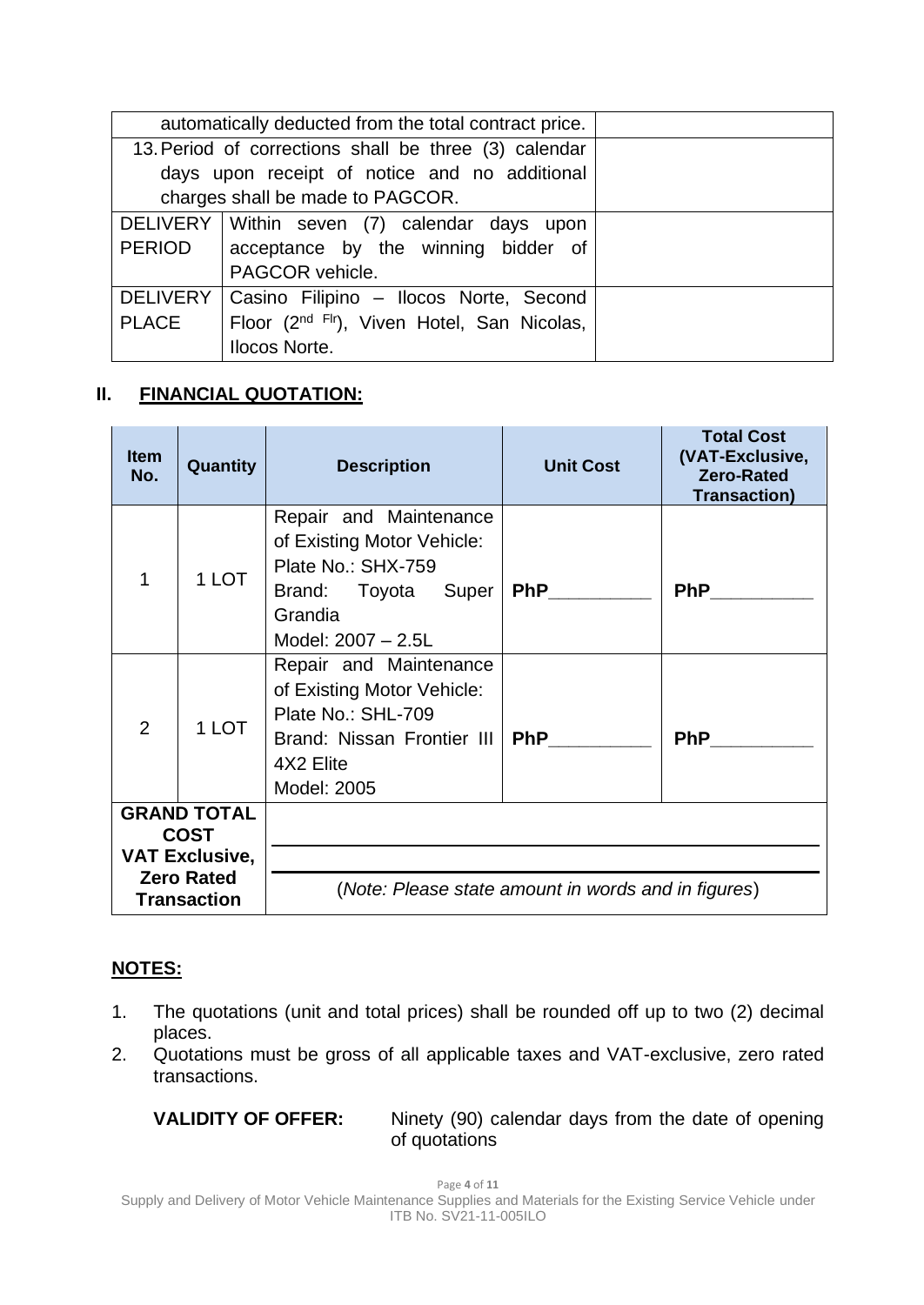#### **PAYMENT SCHEDULE:** Payment shall be made upon issuance of the Certificate of Acceptance.

## **Additional Requirements:**

Bidders have the option to submit the following documents, together with the quotation, on the deadline for the Submission and Receipt of Quotations/Proposal or at the latest within three (3) calendar days from the determination of the bidder having the Lowest / Single Calculated Quotation and receipt of the BBAC notice relative thereto:

- 1. Registration Certificate from the Department of Trade and Industry (DTI) for sole proprietors, Registration Certificate from the Securities and Exchange Commission (SEC) for corporations, partnerships or joint ventures or Registration Certificate from the Cooperative Development Authority (CDA);
- 2. Valid Mayor's Permit issued by the city or municipality where the principal place of business of the bidder is located or Official Receipt as proof of payment for renewal;
- 3. Philippine Government Electronic Procurement System (PhilGEPS) Registration Number; and
- 4. Original Notarized Omnibus Sworn Statement using the form prescribed in Annex A hereof for projects:
	- ❖ *The Omnibus Sworn Statement shall be supported by an attached document showing proof of authorization, e.g., duly notarized Secretary's Certificate issued by the corporation or the members of the joint venture or a Special Power of Attorney (SPA) in case of sole proprietorships for situations where the signatory is not the sole proprietor/owner.*

## **NOTES:**

- 1. Bidders shall submit their quotations through their duly authorized representatives using this form only. This form must be completed without any alterations to their format and no substitute form shall be accepted. All parameters shall be filled in with the correct and accurate information as required.
- 2. Quotation(s)/Proposal(s) submitted exceeding the Approved Budget for the Contract shall be rejected.
- 3. The prices quoted are to be paid in Philippine Currency.
- 4. All prices quoted are **INCLUSIVE** of all applicable duties, government permits, fees, and other charges relative to the acquisition and delivery of items to PAGCOR, but **VAT-Exclusive, Zero-Rated Transaction**.
- 5. For the purpose of standardization of quotations/proposals, this RFQ Form will prevail over all kinds and forms of quotation. In case of price discrepancy over the amounts in words and in figures, the amount in words will prevail.
- 6. Any interlineations, erasures or overwriting shall be valid only if they are signed or initiated by you or any of your duly authorized representative/s.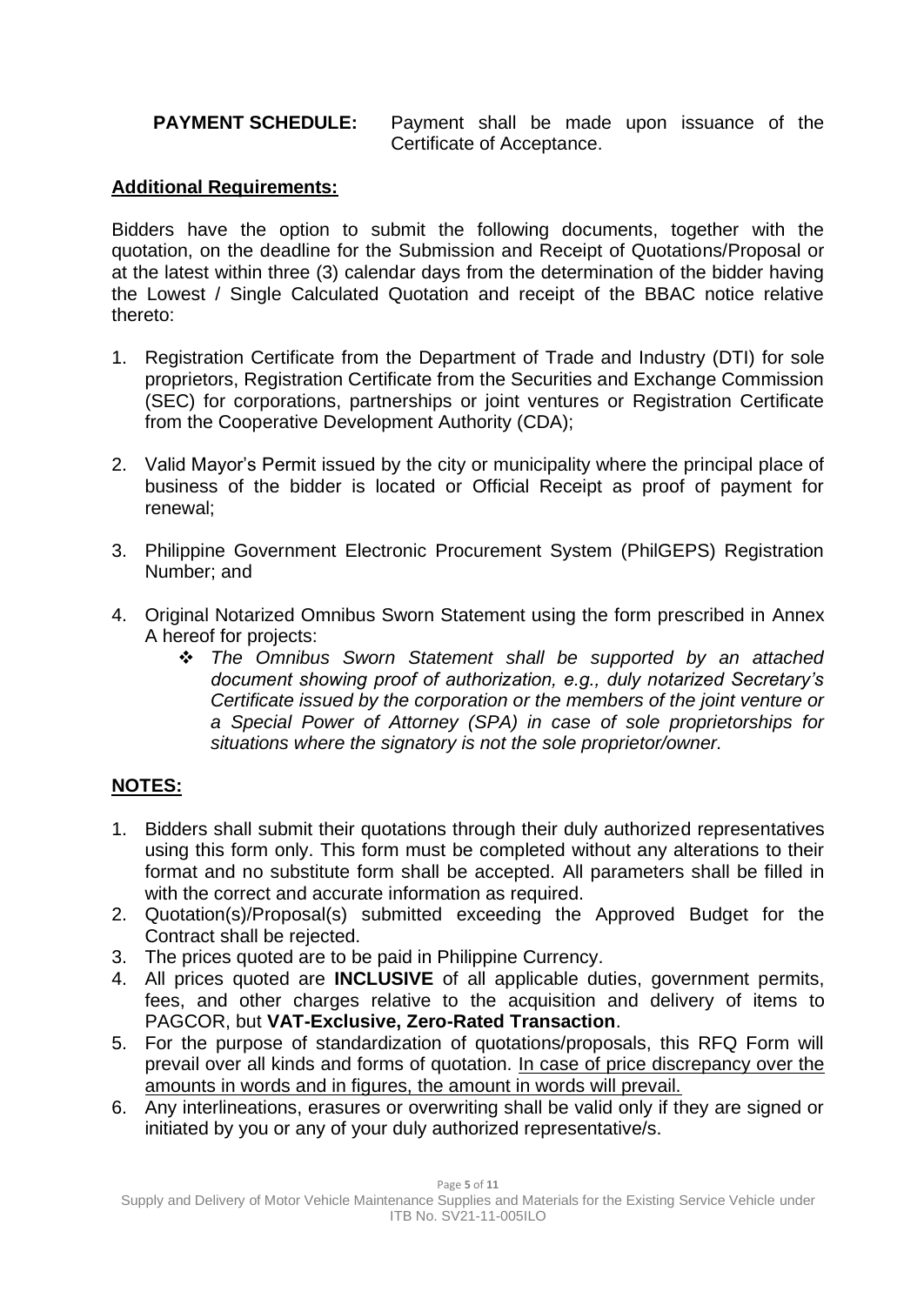- 7. PAGCOR shall have the right to inspect and/or to test the goods to confirm their conformity to the technical specifications.
- 8. Award of contract shall be made in favor of the supplier or contractor having the Single or Lowest Calculated Responsive Quotation, which complies with the minimum technical specifications and other terms and conditions stated herein.
- 9. The supplier/contractor/consultant agrees to pay a penalty of one-tenth of one percent (1/10 of 1%) of the corresponding contract price for each day of delay, including non-working days (i.e. Saturday and Sunday), legal holidays or special non-working holidays. PAGCOR shall rescind the contract once the cumulative amount of liquidated damages reaches ten percent (10%) of the amount of the contract, without prejudice to other courses of action and remedies open to it.
- 10. Other terms and conditions are stipulated in the attached Annex "A" of the Purchase Order.

#### **BIDDER'S COMMITMENT:**

We hereby agree and bind ourselves to the terms and conditions herein specified, to the manner of procurement and evaluation set up by the BBAC, to the provisions of the attached Annex A (Terms and Conditions) of the Purchase Order and to the rules and regulations of the Government and PAGCOR.

Very truly yours,

| <b>Signature over Printed Name</b> |
|------------------------------------|
| Date:                              |
| TIN:                               |
| Position:                          |

\_\_\_\_\_\_\_\_\_\_\_\_\_\_\_\_\_\_\_\_\_\_\_\_\_\_\_\_\_

Company Represented:

| TIN:                         |  |
|------------------------------|--|
| Address / Tel. No. / Fax No. |  |
|                              |  |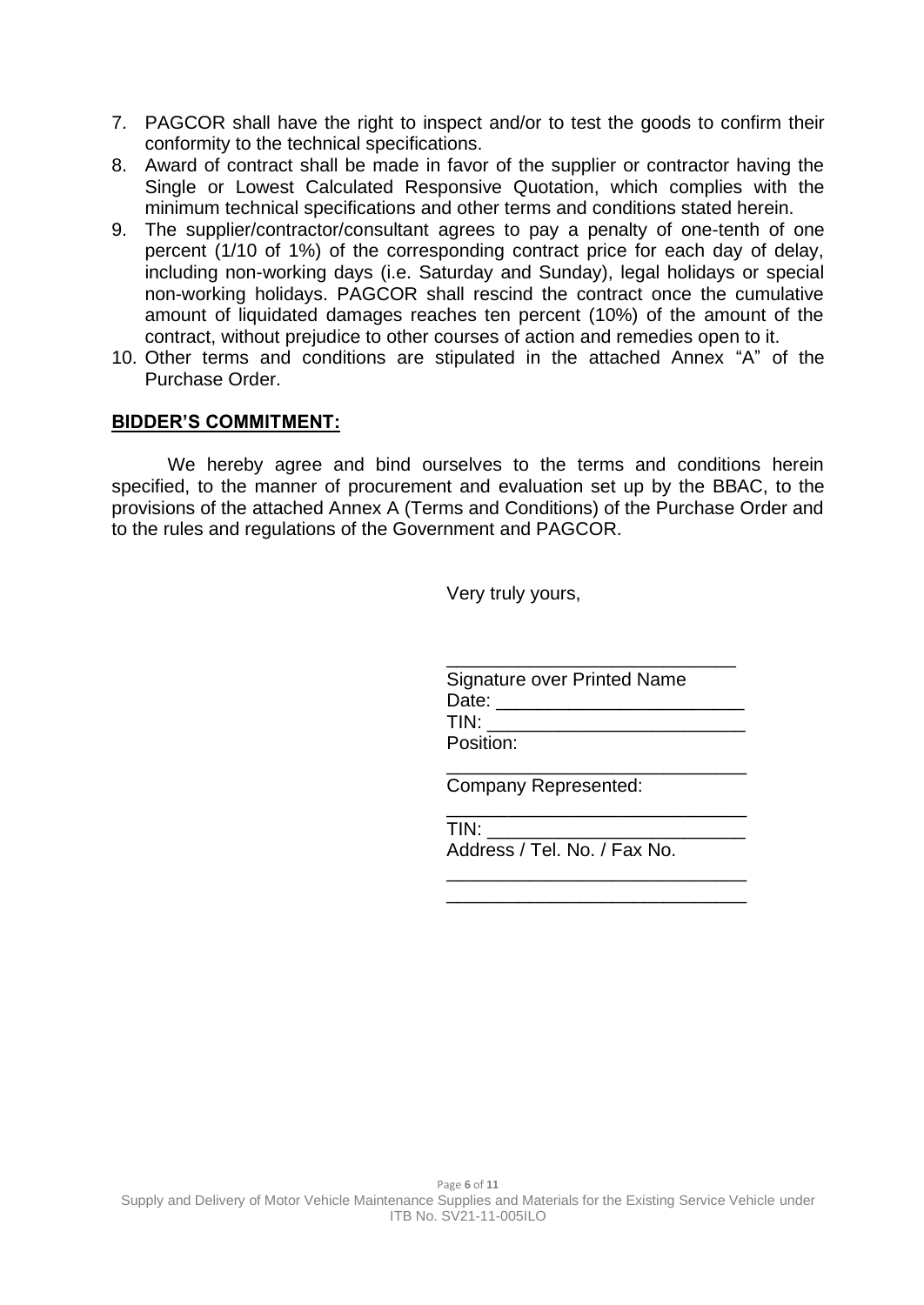## **OMNIBUS SWORN STATEMENT**

REPUBLIC OF THE PHILIPPINES ) CITY/MUNICIPALITY OF \_\_\_\_\_\_ ) S.S.

### **A F F I D A V I T**

I, *[Name of Affiant]*, of legal age, *[Civil Status]*, *[Nationality]*, and residing at *[Address of Affiant]*, after having been duly sworn in accordance with law, do hereby depose and state that:

#### 1. *Select one, delete the other:*

*If a sole proprietorship:* I am the sole proprietor or authorized representative of *[Name of Bidder]* with office address at *[address of Bidder]*;

*If a partnership, corporation, cooperative, or joint venture:* I am the duly authorized and designated representative of *[Name of Bidder]* with office address at *[address of Bidder]*;

#### 2. *Select one, delete the other:*

*If a sole proprietorship:* As the owner and sole proprietor, or authorized representative of *[Name of Bidder]*, I have full power and authority to do, execute and perform any and all acts necessary to participate, submit the bid, and to sign and execute the ensuing contract for *[Name of the Project]* of the *[Name of the Procuring Entity], as shown in the attached duly notarized Special Power of Attorney*;

*If a partnership, corporation, cooperative, or joint venture:* I am granted full power and authority to do, execute and perform any and all acts necessary to participate, submit a quotation/ proposal (for consulting services)/ best offer (in case of Negotiated Procurement – Two Failed Biddings), and to sign and execute the ensuing contract for *[Name of the Project]* of the *[Name of the Procuring Entity],* as shown in the attached *[state title of attached document showing proof of authorization (e.g., duly notarized Secretary's Certificate, Board/Partnership Resolution, or Special Power of Attorney, whichever is applicable;)]*;

3. *[Name of Bidder]* is not "blacklisted" or barred from procurement by the Government of the Philippines or any of its agencies, offices, corporations, or Local Government Units, foreign government/foreign or international financing institution whose blacklisting rules have been recognized by the Government Procurement Policy Board;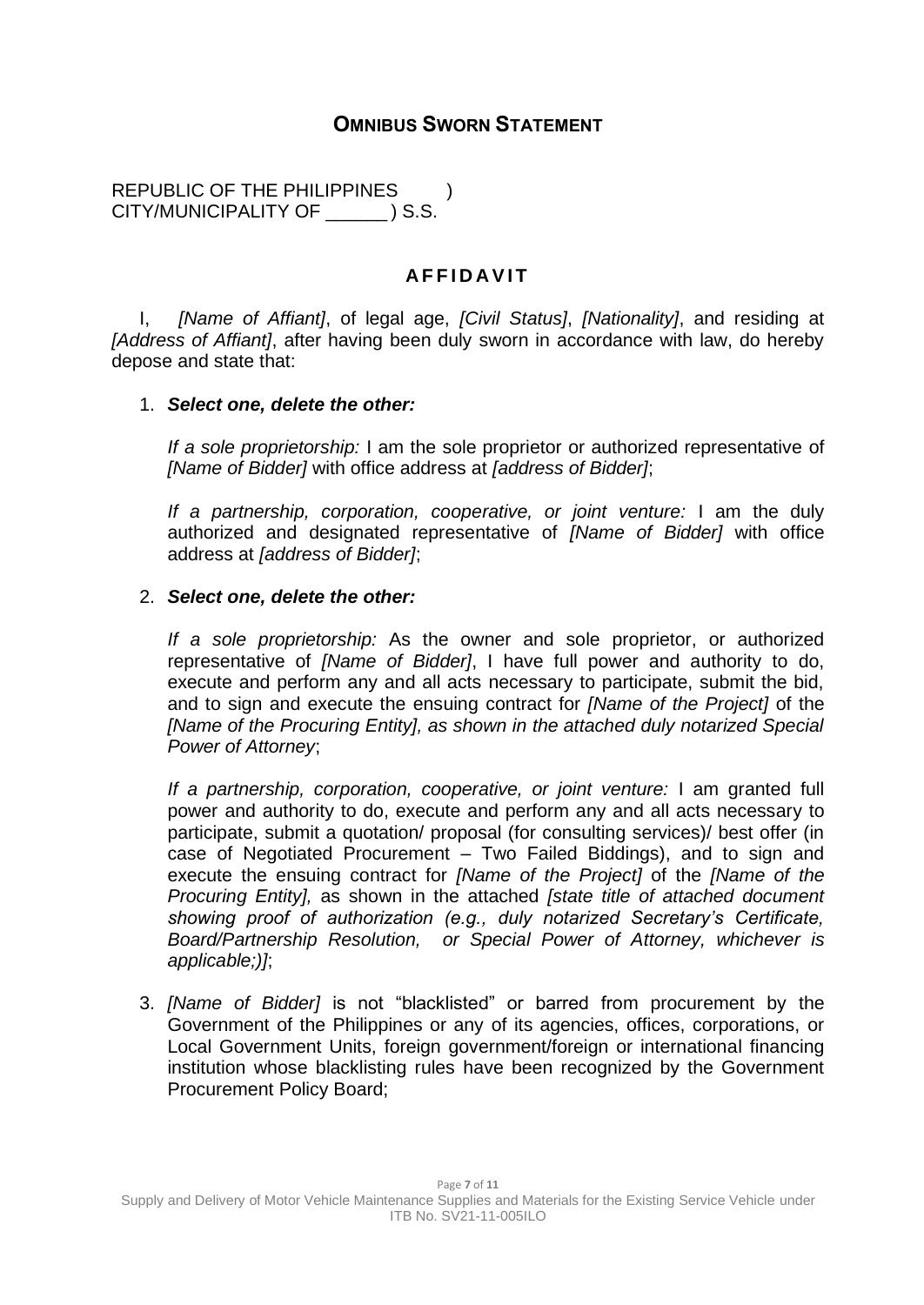- 4. Each of the documents submitted in satisfaction of the procurement requirements is an authentic copy of the original, complete, and all statements and information provided therein are true and correct;
- 5. *[Name of Bidder]* is authorizing the Head of the Procuring Entity or its duly authorized representative(s) to verify all the documents submitted;

### 6. *Select one, delete the rest:*

*If a sole proprietorship:* The owner or sole proprietor is not related to the Head of the Procuring Entity, members of the Bids and Awards Committee (BAC), the Technical Working Group, and the BAC Secretariat, the head of the Project Management Office or the end-user unit, and the project consultants by consanguinity or affinity up to the third civil degree;

*If a partnership or cooperative:* None of the officers and members of *[Name of Bidder]* is related to the Head of the Procuring Entity, members of the Bids and Awards Committee (BAC), the Technical Working Group, and the BAC Secretariat, the head of the Project Management Office or the end-user unit, and the project consultants by consanguinity or affinity up to the third civil degree;

*If a corporation or joint venture:* None of the officers, directors, and controlling stockholders of *[Name of Bidder]* is related to the Head of the Procuring Entity, members of the Bids and Awards Committee (BAC), the Technical Working Group, and the BAC Secretariat, the head of the Project Management Office or the end-user unit, and the project consultants by consanguinity or affinity up to the third civil degree;

- 7. *[Name of Bidder]* complies with existing labor laws and standards; and
- 8. *[Name of Bidder]* is aware of and has undertaken the following responsibilities as a Bidder:
	- a) Carefully examine all of the Request for Quotation/Request for Proposal (in case of consulting services);
	- b) Acknowledge all conditions, local or otherwise, affecting the implementation of the Contract;
	- c) Made an estimate of the facilities available and needed for the contract, if any; and
	- d) Inquire or secure Supplemental/Bid Bulletin(s) issued for the \_\_\_\_\_\_\_\_\_\_\_\_\_\_\_\_\_\_\_\_\_\_\_ *under ITB No. \_\_\_\_\_\_\_\_\_\_\_\_\_\_\_\_*, if any*;* and
- 9. *[Name of Bidder]* did not give or pay directly or indirectly, any commission, amount, fee, or any form of consideration, pecuniary or otherwise, to any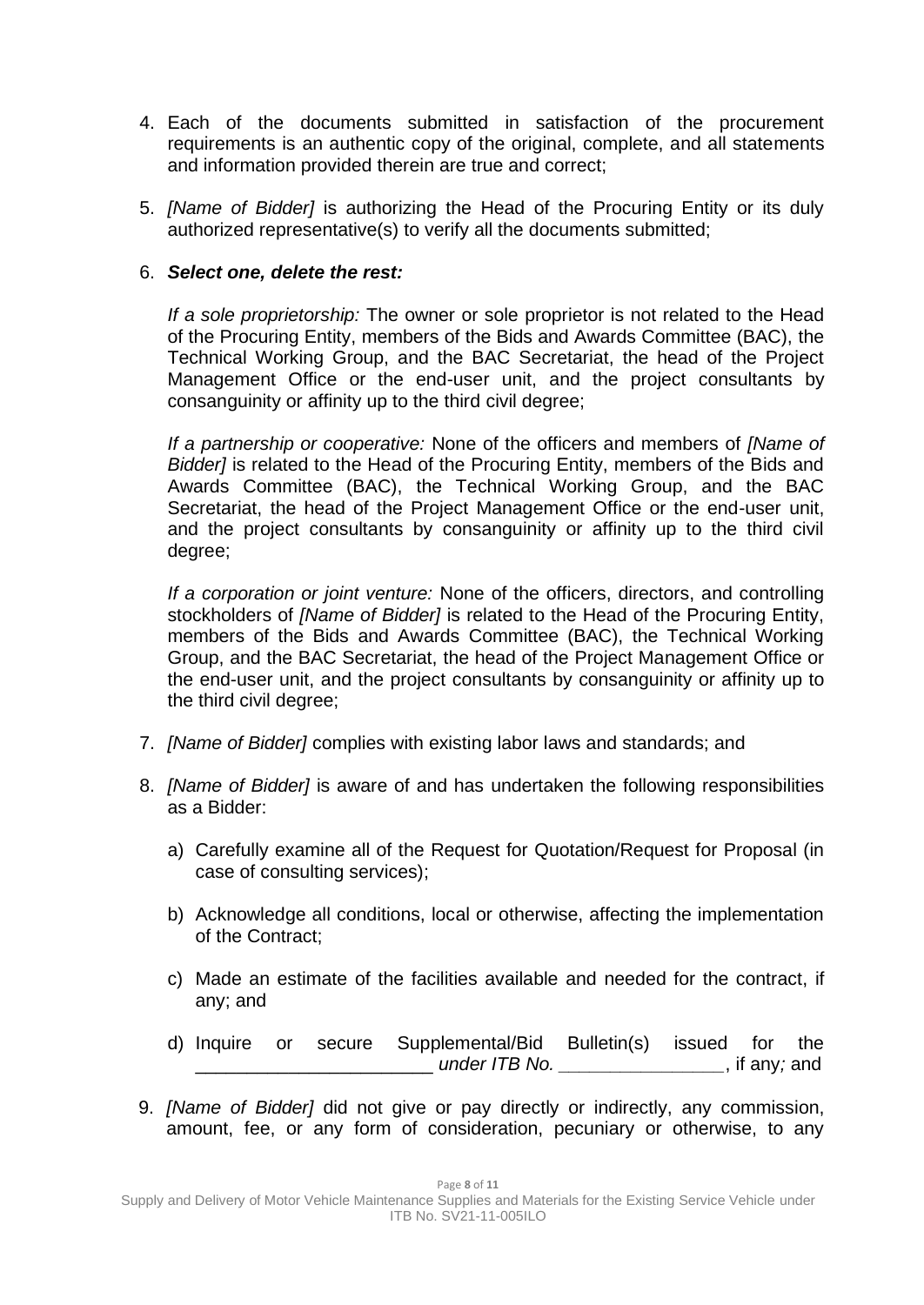person or official, personnel or representative of the government in relation to any procurement project or activity;

IN WITNESS WHEREOF, I have hereunto set my hand this \_\_ day of \_\_\_, 20\_\_ at \_\_\_\_\_\_\_\_\_\_\_\_, Philippines.

\_\_\_\_\_\_\_\_\_\_\_\_\_\_\_\_\_\_\_\_\_\_\_\_\_\_\_\_\_\_\_\_\_\_\_\_\_ Bidder's Representative/Authorized Signatory

**SUBSCRIBED AND SWORN** to before me this \_\_\_ day of *[month] [year]* at *[place of execution],* Philippines. Affiant/s is/are personally known to me and was/were identified by me through competent evidence of identity as defined in the 2004 Rules on Notarial Practice (A.M. No. 02-8-13-SC). Affiant/s exhibited to me his/her [insert type of government identification card used], with his/her photograph and signature appearing thereon, with no. \_\_\_\_\_\_\_\_\_\_\_\_\_\_\_\_\_\_\_\_\_\_ issued on \_\_\_\_\_\_\_\_\_\_\_\_\_\_\_\_\_\_\_ at \_\_\_\_\_\_\_\_\_\_.

Witness my hand and seal this \_\_\_ day of *[month] [year]*.

#### **NAME OF NOTARY PUBLIC**

| Serial No. of Commission |                               |
|--------------------------|-------------------------------|
| Notary Public for        | until                         |
| Roll of Attorneys No.    |                               |
| PTR No.                  | [date issued], [place issued] |
| IBP No.                  | [date issued], [place issued] |

Doc. No. \_\_\_\_\_ Page No. Book No. \_\_\_\_\_ Series of \_\_\_\_\_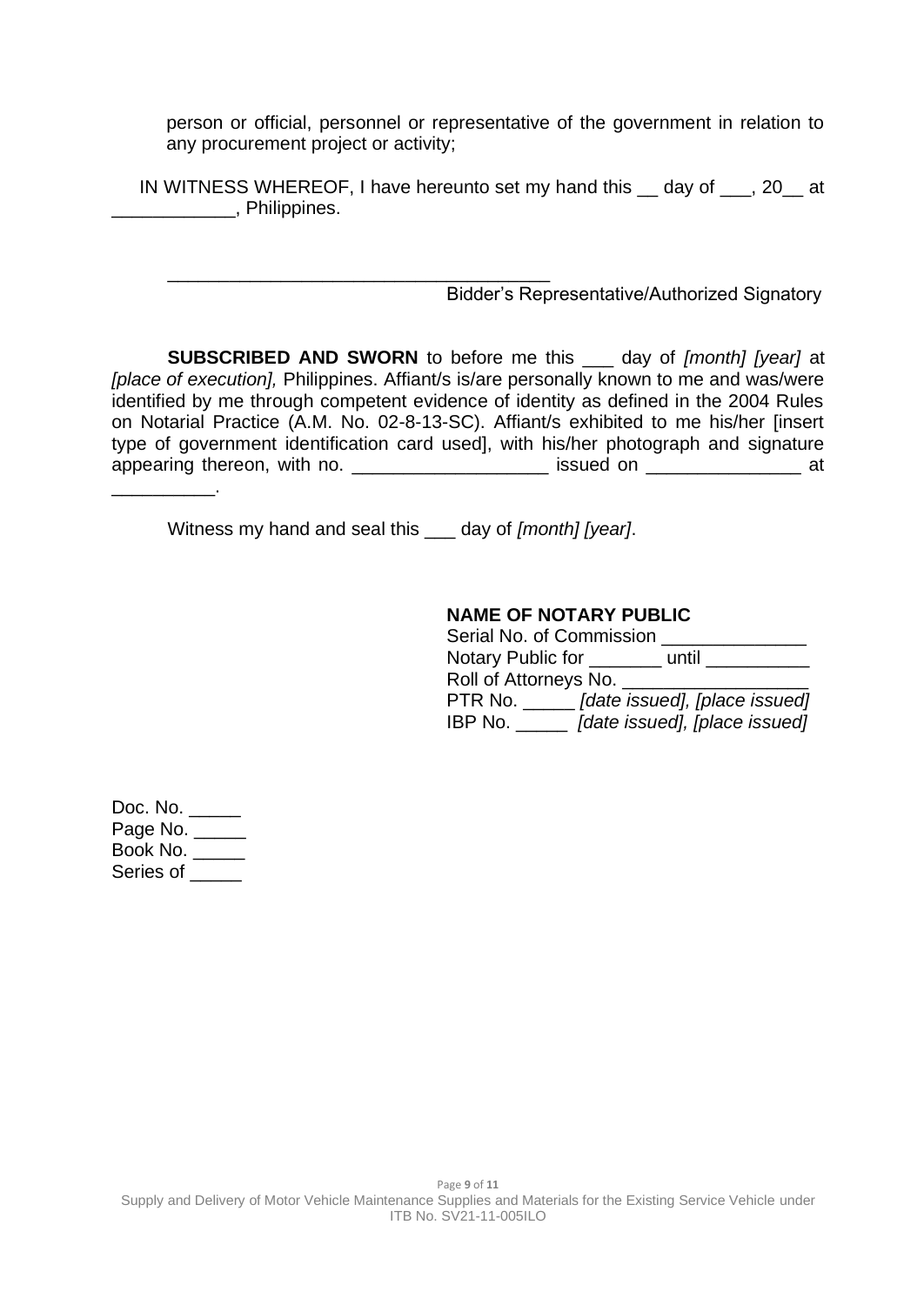# *"SAMPLE TEMPLATE"*

### *NAME OF COMPANY*

Project Title: Supply and Delivery of Motor Vehicle Maintenance Supplies and Materials for the Existing Service Vehicle under ITB No. SV21-11-005ILO

ITEM NO. 1 – Repair and Maintenance of Existing Motor Vehicle: Plate No.: SHX-759 Brand: Toyota Super Grandia Model: 2007 – 2.5L

|                                             | A     | B                                                                                                                             | C                                                                          | D                                                                                                                                                          |                                                                                           |
|---------------------------------------------|-------|-------------------------------------------------------------------------------------------------------------------------------|----------------------------------------------------------------------------|------------------------------------------------------------------------------------------------------------------------------------------------------------|-------------------------------------------------------------------------------------------|
| <b>DESCRIPTION</b>                          | QTY   | <b>UNIT COST</b><br>OF ITEM<br>Indicate the<br>cost of the<br>item/s, if any,<br>or state None<br>or N/A if not<br>applicable | <b>TOTAL</b><br><b>UNIT COST</b><br>$\left(\text{col A} * \text{B}\right)$ | <b>UNIT COST</b><br>OF LABOR/<br><b>SERVICES</b><br>Indicate the<br>cost of the<br>labor/services,<br>if any, or state<br>None or N/A if<br>not applicable | <b>TOTAL COST</b><br>(VAT-Exclusive,<br>Zero-Rated<br>Transaction)<br>$(col C) + (col D)$ |
| <b>Tensioner Bearing</b>                    | 3 PCS |                                                                                                                               |                                                                            |                                                                                                                                                            |                                                                                           |
| Tire, 225/70 RIM 15                         | 4 PCS |                                                                                                                               |                                                                            |                                                                                                                                                            |                                                                                           |
| Air Cleaner                                 | 1 PC  |                                                                                                                               |                                                                            |                                                                                                                                                            |                                                                                           |
| <b>Wiper Blade</b>                          | 3 PCS |                                                                                                                               |                                                                            |                                                                                                                                                            |                                                                                           |
| Floor Mat, Rubber,<br><b>Front and Rear</b> | 1 SET |                                                                                                                               |                                                                            |                                                                                                                                                            |                                                                                           |
| <b>Repair and Services:</b>                 |       |                                                                                                                               |                                                                            |                                                                                                                                                            |                                                                                           |
| Transmission                                | 1 LOT |                                                                                                                               |                                                                            |                                                                                                                                                            |                                                                                           |
| Park Light                                  | 1 LOT |                                                                                                                               |                                                                            |                                                                                                                                                            |                                                                                           |
| Brakes, Front and<br>Rear                   | 1 LOT |                                                                                                                               |                                                                            |                                                                                                                                                            |                                                                                           |
|                                             |       | <b>GRAND TOTAL</b>                                                                                                            |                                                                            |                                                                                                                                                            | P                                                                                         |

**Note:** Total cost must be equal to the financial quotation.

Signature over printed name of the authorized representative: \_\_\_\_\_\_\_\_\_\_\_\_\_\_\_\_\_\_

| Position: |  |  |  |  |  |  |
|-----------|--|--|--|--|--|--|
|           |  |  |  |  |  |  |

Date:\_\_\_\_\_\_\_\_\_\_\_\_\_\_\_